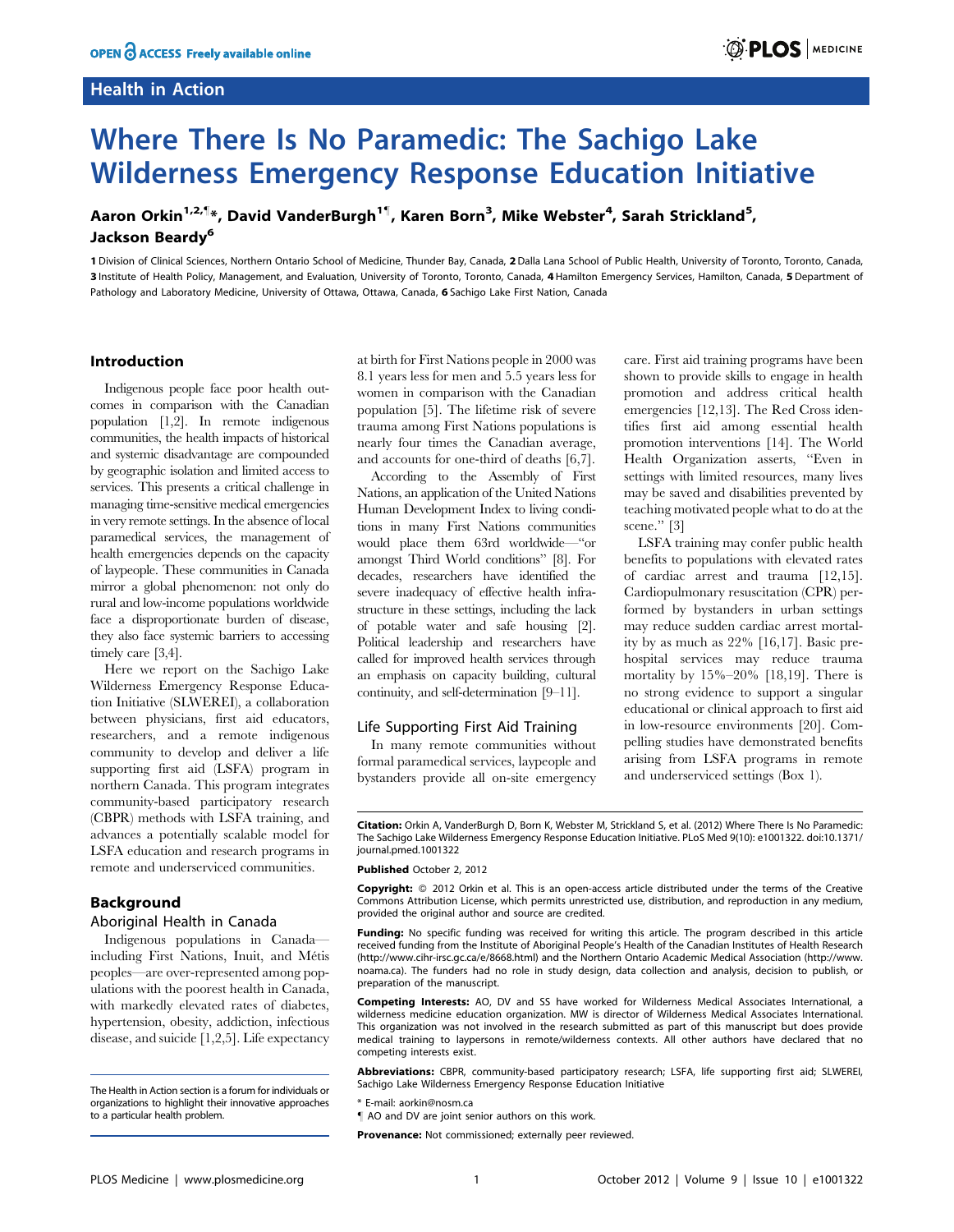#### Summary Points

- N In many northern indigenous communities in Canada, systemic health disparities are compounded by extreme geographic isolation and limited access to emergency services.
- In these settings, the initial management of health emergencies depends on the capacity of laypeople. Few studies have explored the effects of first aid training in these settings.
- This paper reports on a collaboration to develop, deliver, and study a community-based first response training program in a remote indigenous community.
- A focus on geographically and culturally relevant content, pedagogy, and evaluative methods may transform first response training into an important local capacity-building, public health and health promotion intervention.
- This project advances a model for first response education programs in isolated and resource-poor settings, and offers socio-cultural insights into the role of first response programs in these settings.

## The Project

#### The Community and Setting

Sachigo Lake First Nation (population 400) is a remote community in northern Canada (Figure 1). Similar to more than a hundred communities across Canada, Sachigo Lake is accessible only by air or seasonal ice roads. Full-time nurses and community health workers staff the local nursing station, funded by the Canadian government. A family physician visits the community for 2–3 days per month. Hospital care is provided hundreds of kilometres away, with transport times seldom less than 4 hours. Community members hunt, fish, and trap on their traditional lands, often travelling hours or days by motorboat, all-terrain vehicle, or snowmobile.

## The Collaboration

SLWEREI is a collaboration between Sachigo Lake First Nation, university researchers, and low-resource medicine educators. Our team involved three physicians and a paramedic experienced with low-resource medicine education, a researcher trained in CBPR, and community health leaders in Sachigo Lake.

CBPR transforms research into a vehicle for community engagement, and is an effective approach to the challenges of conducting research with marginalized populations [21]. CBPR can ''enhance understanding of a given phenomenon and the social and cultural dynamics of the community, and integrate the knowledge gained with action to improve the health and well-being of community members.'' [22]. CBPR may redress inequities and establish trust between communities and researchers [23,24].

Our project methodology integrated community partners in every phase of development, delivery, and evaluation of the initiative. We developed a research agreement that emphasized equitable and reciprocal partnerships; sensitivity to Sachigo Lake community priorities; integration of programmatic and evaluative

#### Box 1. LSFA in Remote and Underserviced Settings.

Ghana: Tiska et al. report on a first aid course for truck drivers in a low-resource setting with elevated rates of motor-vehicle trauma. The course emphasized airway management and external hemorrhage control, and improved the prehospital provision of first aid [25].

Cambodia and Northern Iraq: Husum et al. report on a 5-year prospective study to test a model for rural, low-income trauma services. More than 5,000 laypeople and paramedics were trained. Trauma mortality was reduced from 40% to 14.9%. Husum et al. conclude that training programs in isolated, low-resource settings can have significant mortality benefit, even with severely injured patients [26,27].

Uganda: Jayaraman et al. report on a program to provide over 300 police officers, taxi drivers, and community leaders with a 1-day first aid course. Six months following the course, 97% of participants had used at least one skill learned in the course, and there was evidence of knowledge retention [28].

components; a flexible and responsive agenda; and the creation of a project representing learning opportunities for everyone involved. Community partners identified the program's effects on community resilience as a priority for evaluation. A successful program was described by community partners as one that created community satisfaction and engagement, and that enhanced the sense that emergencies could be managed appropriately. Community partners favoured participant observation and focus groups as the data collection methods.

The project team met with community stakeholders involved in governance and health care to discuss existing emergency systems, critical incidents, community perceptions about emergencies, and local training. Recent incidents had included motor vehicle and aircraft crashes, chainsaw and construction injuries, inhalational injuries, a near drowning, burns and frostbite, diabetic emergencies, myocardial infarction and strokes, suicide attempts, and aggressive behaviour. Community members articulated an interest in learning to adapt best practices in pre-hospital emergency care to the local context, rather than emphasizing skills that required new technologies or infrastructure.

#### The Course and Data Collection

In November 2010, researchers and course instructors travelled to Sachigo Lake First Nation and coordinated an intensive 5-day LSFA training program, based on a curriculum and pedagogical approach designed specifically for the community. The community research partner selected the adult participants from various community roles, including community health workers, Canadian Rangers, school staff, maintenance and sanitation workers, local government, and general store employees. There were 20 course participants (5% of the community population, 13 men and seven women), including three community research partners.

The curriculum focused on the immediate management and transportation of patients with critical health problems (Figure 2). The course included classroom teaching and discussions, small group skillbuilding exercises, and simulated emergency scenarios, but varied from conventional first aid programs by including opportunities for debrief, open questionand-answer sessions, and discussion about local challenges and experiences related to the medical problems being discussed.

Our course also integrated research, group reflection, and program evaluation.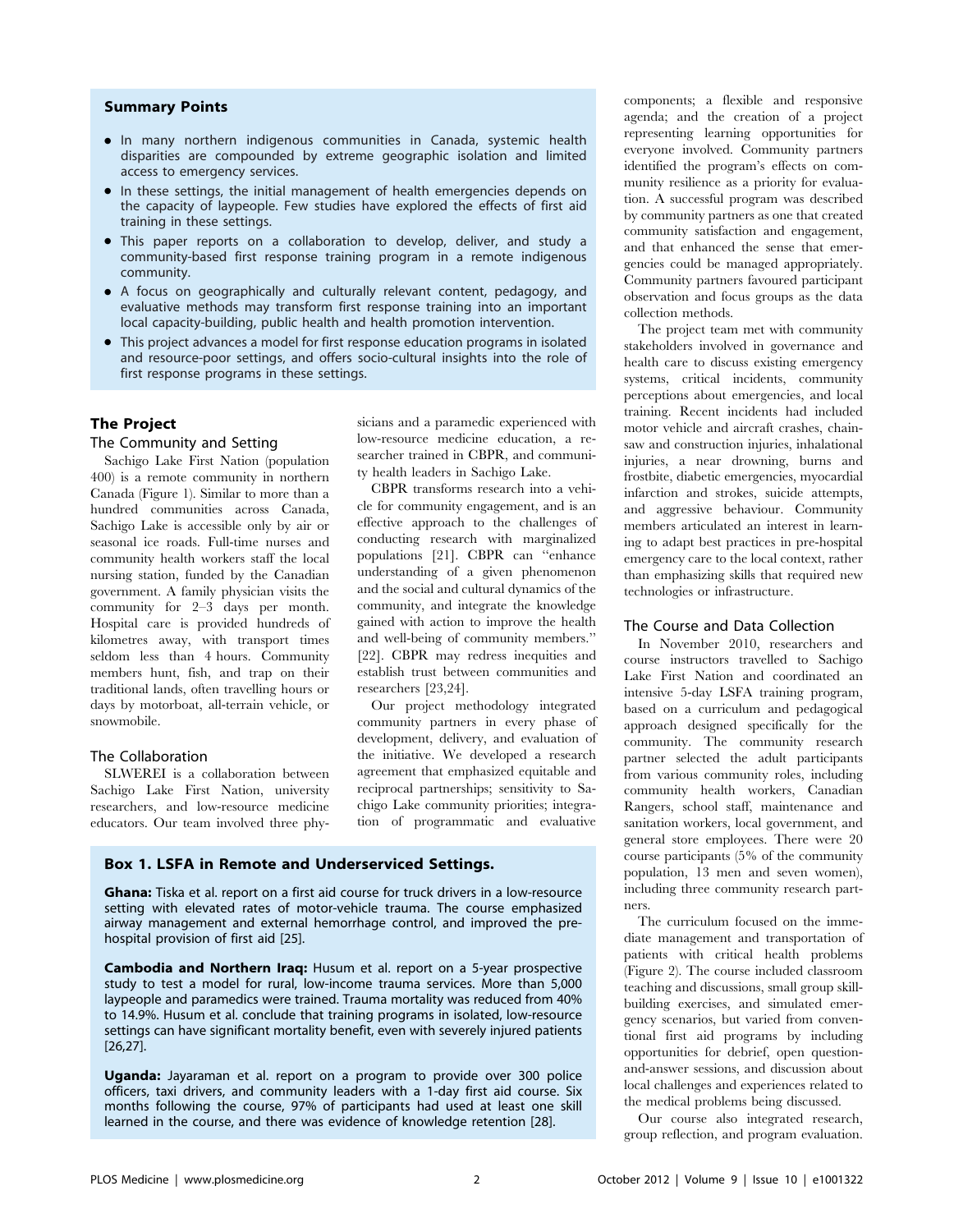

Figure 1. Map of Ontario showing Sachigo Lake First Nation. (Image: Department of Natural Resources Canada. All rights reserved). doi:10.1371/journal.pmed.1001322.g001

The course began with a plain-language informed consent presentation and discussion. Eight focus groups, with four to five participants each, as well as a sharing circle with all participants  $(n=20)$  were integrated into the course. A semi-structured interview guide was used during focus groups. Community participants chose not to have focus groups recorded. A researcher took detailed notes during focus groups, interviews, and participant observation. Themes emerging from focus groups were discussed and validated with three members of the group who were selected by the community research partner. Daily feedback from the researcher to course instructors permitted course curriculum and pedagogy to be redirected and refined on the basis of participant concerns on a day-to-day basis.

#### Results

A number of themes emerging from this research have implications for LSFA programs in remote and underserviced communities.

First, conventional first aid courses, their clinical content, and pedagogical assumptions may not meet the needs of remote communities. Some community members who had participated in conventional or standardized first aid training articulated dissatisfaction with courses conducted outside their cultural and geographic context. For example, where

conventional first aid courses make the implicit assumption that first responders will likely provide care to strangers, Sachigo Lake community members have personal or familial experience with resuscitations, and expect to provide care to family and friends. One course participant remarked, ''I had to splint up my daughter's arm last week. They [children] are rough with each other nowadays.'' Another member of the group added that ''from what I've seen from my own experience the kids are always putting stuff in their mouth. I've seen one kid choke already… I want to know what to do in that situation.'' A course tailored to specific medical and cultural needs focused on providing first aid to family and friends, a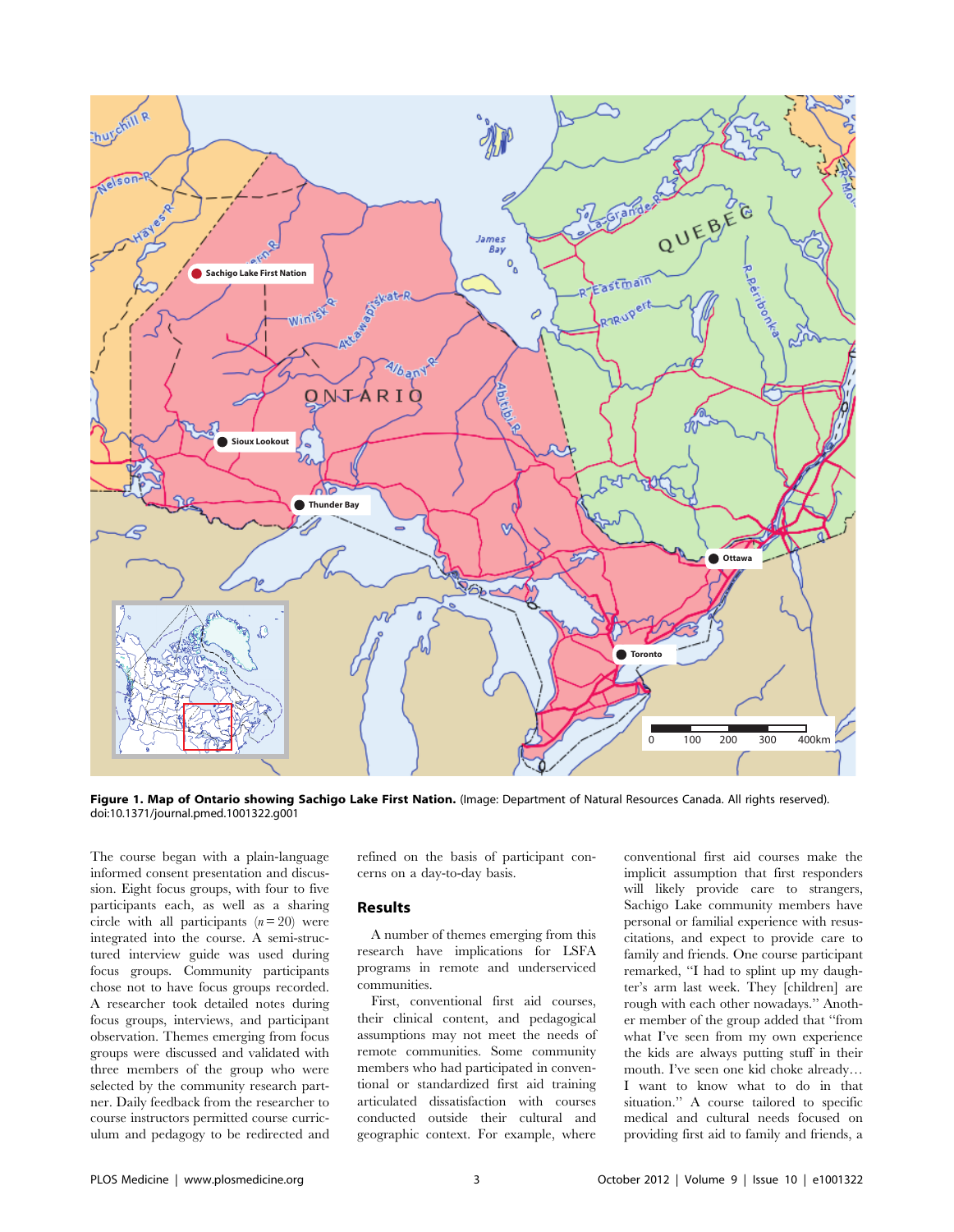| <b>GUIDING PRINCIPLES</b>                                                                                                                                                      | <b>Excellence in Life Saving First Aid Education</b>                                                                                                                                                                                            |                                                                                                                                                                    |
|--------------------------------------------------------------------------------------------------------------------------------------------------------------------------------|-------------------------------------------------------------------------------------------------------------------------------------------------------------------------------------------------------------------------------------------------|--------------------------------------------------------------------------------------------------------------------------------------------------------------------|
|                                                                                                                                                                                | <b>Locally Appropriate Materials and Methodology</b>                                                                                                                                                                                            |                                                                                                                                                                    |
|                                                                                                                                                                                | <b>Emphasis on Local Geoography and Community Health Needs</b>                                                                                                                                                                                  |                                                                                                                                                                    |
| DAY <sub>1</sub>                                                                                                                                                               | DAY <sub>2</sub>                                                                                                                                                                                                                                | DAY 3 in detail                                                                                                                                                    |
| Introduction<br><b>General Principles</b><br><b>Assessing a Patient</b><br><b>Patient Assessement practice</b><br><b>Basic Life Support Skills</b><br>Documentation            | <b>History &amp; Physical Skills Stations</b><br><b>Cardiovascular Emergencies</b><br><b>Respiratory Emergencies</b><br><b>Nervous System Emergencies</b><br>Assessing Level of Consciousness<br><b>Lifting &amp; Transport Skills Stations</b> | <b>Skills Practice</b><br>Choking patient<br>Smoke inhalation patient<br>Dehydration patient<br>Spine and head injury patient<br>Musculoskeletal (MSK) Emergencies |
|                                                                                                                                                                                |                                                                                                                                                                                                                                                 | <b>Heat and Cold Emergencies</b>                                                                                                                                   |
| DAY <sub>4</sub>                                                                                                                                                               | DAY <sub>5</sub>                                                                                                                                                                                                                                | Hypothermia Wrap Demonstration<br><b>Skills Stations</b>                                                                                                           |
| <b>Wounds and Burns</b><br><b>Medical Problem Approaches</b><br>including diabetic emergen-<br>cies, chest pain, abdominal<br>pain, overdose, seizure<br>Simulation & de-brief | <b>Allergies and Anaphylaxis</b><br><b>Community Specific Cases</b><br><b>Multi-Casualty Incidents</b><br>Simulations & debriefs<br>Course wrap-up<br><b>Community Dinner</b>                                                                   | Spine Injury Assessment<br>Spine Stable Rolling of Patients<br><b>Assessing MSK injuries</b><br>Day Debrief                                                        |
| <b>TEACHING STYLES</b><br>classroom teaching<br>practical skills training<br>simulation-based learning                                                                         |                                                                                                                                                                                                                                                 |                                                                                                                                                                    |
| <b>Integrated Program Evaluation and Research Interviews</b>                                                                                                                   |                                                                                                                                                                                                                                                 |                                                                                                                                                                    |

Figure 2. Schematic of life-supporting first aid training curriculum, evaluation, and pedagogical elements. doi:10.1371/journal.pmed.1001322.g002

unique feature when providing first response in a small community.

Second, LSFA education must be relevant to local communities and geographies. One community member relayed, ''We … need training on how properly to transport patients, whether by boat … or snow machine.'' Participants emphasized emergencies arising on hunting and trapping excursions: ''We don't have a nursing station out there in the bush.'' Another shared, ''The scenarios … made me realize that it could actually happen to me if I need to help someone. …When I did [previous training courses] it didn't really click in with me.…This course was set in an environment that it might happen. … I took it to heart with this type of training…'' While conventional urban first aid courses focus on immediate stabilization and activation of professional paramedical services, our curriculum involved prolonged patient care, and improvised equipment, wilderness terrain, and inclement weather. Simulation-based education reinforced principles learned in classroom and small group sessions, and brought real-world situations to life in an accessible way for all participants, regardless of educational background.

Finally, local participants identified local LFSA training as an important public health and health promotion intervention. Participants identified the longitudinal integration of evaluation, intensive debriefing, and open question-and-answer sessions as important and engaging parts of the program. Combining evaluation and reflection with skills training and practice enhanced a sense of community capacity and growth. Through this approach, not only does LSFA increase confidence in individuals, but also builds community resilience for remote populations. One participant remarked, ''I know that there are people spread out across the community. I can call someone closer to respond.'' Another indicated, ''We're all going to benefit from it—not only the participants, but the general public from our community.''

### Discussion

Our work has convinced us that teaching urban, ''standard'' first aid in a remote and underserviced setting may deny those populations the skills needed to optimize outcomes or address medical emergencies with appropriate skills and confidence. First aid courses designed for temporary wilderness work or recreation may also be unsuitable for remote populations, and may assume a range of perspectives not present in isolated communities. Delivering first aid courses for remote communities involves re-thinking given notions of wilderness and isolation, especially where wilderness discourses and imagery suggest that life away from an urban tertiary care facility is inherently dangerous. Standard first aid may be an oxymoron: effective basic life support requires adaptation to local clinical, infrastructural, and cultural needs [20].

We found that insights from community members are important to ensure that course design and materials are relevant and sensitive to context. CBPR provides some guidance to engage members of the community and to validate and revisit assumptions drawn from focus groups. Where the "researcher-participant" relationship has long served the needs of the researcher, community-based and partici